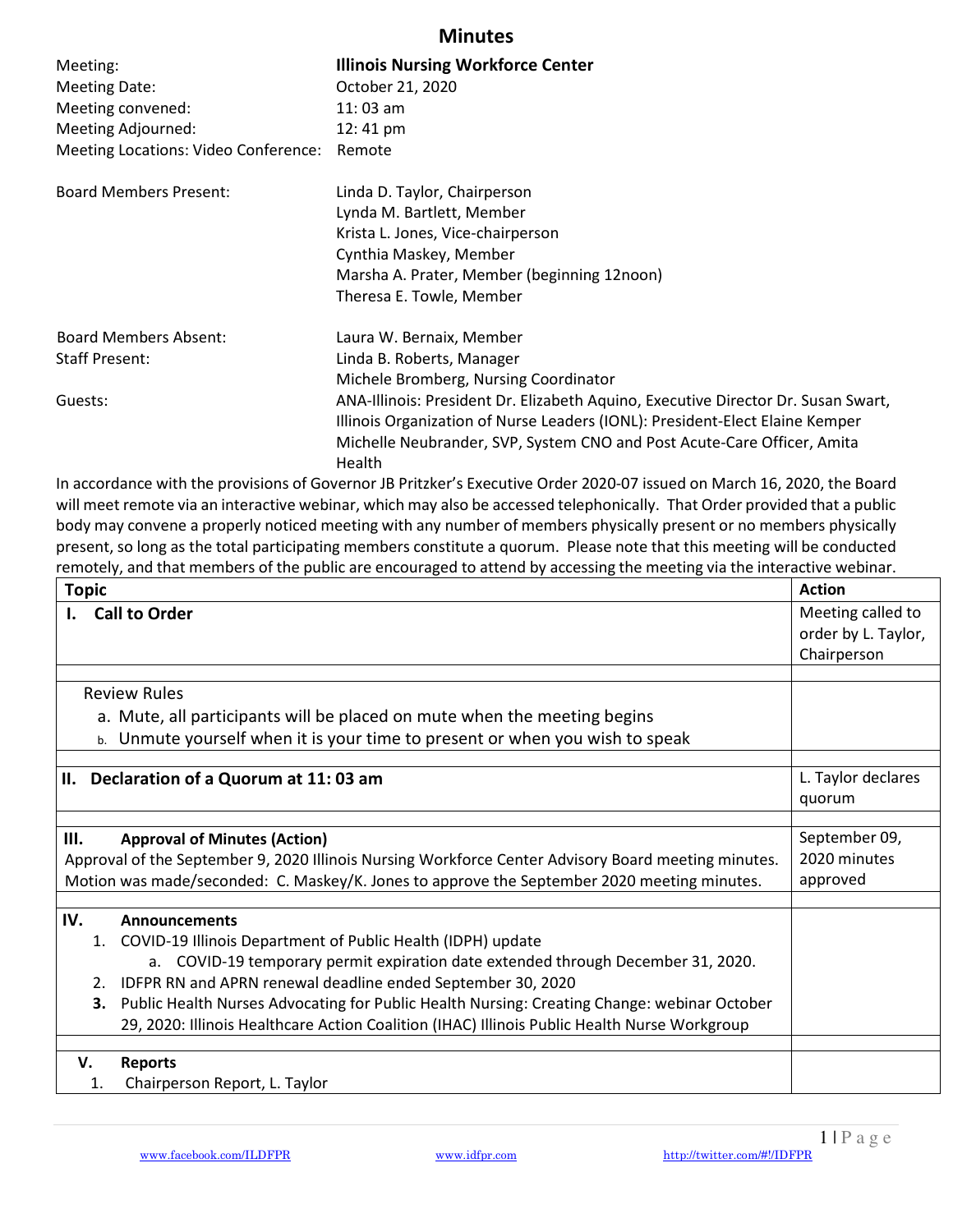| i. Illinois Department of Public Health (IDPH) Diversity in the Healthcare Workforce Task       |                      |
|-------------------------------------------------------------------------------------------------|----------------------|
| Force. The subcommittees continue to meet. She is on the leadership subcommittee, their         |                      |
| current focus – where would the workforce pipeline be most impacted by intervention.            |                      |
| Appointments, 3 interviews are complete. All board members should have received and<br>ii.      |                      |
| completed reappointment required documents. S.Edamala has resigned from the board.              |                      |
| iii. Remote board meetings will continue through the end of FY20.                               |                      |
| Illinois Nursing Workforce Center Manager Report, LBRoberts<br>2.                               |                      |
| i. RN survey had a 20% response rate. Data analysis has begun.                                  |                      |
| ii. APRN survey response was low, are discussing options to resurvey the APRNs and FPA-         |                      |
| APRNs with Director Abundis.                                                                    |                      |
| The Board of Nursing (BON) pre-licensure nursing education program annual mandatory<br>iii.     |                      |
| survey: a page of questions from the National Forum of State Nursing Workforce Centers          |                      |
| was added, the focus: COVID-19 pandemic and student education.                                  |                      |
| iv. LPN survey data collection will begin in November, the voluntary individual online survey   |                      |
| will be offered post renewal payment. The survey participation request will be included in      |                      |
| the license renewal reminder email and on the IDFPR license renewal page.                       |                      |
| The Nation Forum of State Nursing Workforce Centers, one project is about changes in the<br>ν.  |                      |
| nursing pipeline since March 2020, with examples from different states. Illinois participated   |                      |
| with pre-licensure nursing education, NCLEX ® testing and some diversity information.           |                      |
| Nursing Organization updates<br>3.                                                              |                      |
| i. Public Health Nurse Leaders Workgroup: K. Jones:                                             |                      |
| • Article accepted for publication in the journal: Public Health Nursing: Academic practice     |                      |
| partnerships: a review of a statewide population health nursing leadership initiative           |                      |
| October 29, 12 noon CT. Webinar: Advocacy: Public Health Nurses Advocating for<br>$\bullet$     |                      |
| Public Health Nursing: Creating Change. Speakers: Robin Hannon (RWJF grant PI),                 |                      |
|                                                                                                 |                      |
| Dr. Karen Kelly, Dr. Glenda Morris-Burnett. Free 1-hour CE. Registration open.                  |                      |
| Nursing Coordinator, M. Bromberg:<br>4.                                                         |                      |
| Board of Nursing: this past month they have completed four site visits to the school<br>i.      |                      |
| campuses of schools that are on probation; visits maintained safety standards.                  |                      |
| National Council State Board of Nursing (NCSBN): currently 34 states have adopted the<br>ii.    |                      |
| nursing compact. There is conversation about a national nursing license - NCSBN continues       |                      |
| to advocate for individual state nursing license, and the current nursing compact and rules.    |                      |
| VI.<br><b>Old Business</b>                                                                      | Action: contact      |
| 1. The nursing workforce pipeline, academic-practice partnership task force - discussion        | Illinois Hospital    |
| included individuals from ANA-Illinois, Illinois Organization of Nurse Leaders (IONL) and       | Association,         |
| Amita Health. Resource distributed prior to the meeting: June 2020 presentation: The            | discussion with L.   |
| Rutgers Sustainable Academic-Practice Partnership Model to Develop the Operating Room           | Taylor, K. Jones re: |
| Workforce. Discussion included: the operating room in a unique entity and does require          | survey of Illinois   |
|                                                                                                 | hospital CNO's re:   |
| additional time for orientation; both locally and nationally there is a current need for nurses | the retention of     |
| with critical care expertise.                                                                   |                      |
| Questions: do we know if in Illinois access to clinical sites for pre-licensure students is     | and transition of    |
| more difficult that before the COVID-19 pandemic safety guidelines? Have there been             | the nursing          |
| changes in the orientation of new hires, new nurses? Where in Illinois are the nurse            | workforce.           |
| residencies? Where are nursing dedicated education units? Are questions such as these           |                      |
| something that Chief Nursing Officers (CNO)'s, hospital administrators would be interested      |                      |
| in answering through a survey?                                                                  |                      |
| Discussion: the transition of pre-licensure nursing students to specific specialty areas. In    |                      |
| the past, employers offered summer externships, to work on a unit during the summer             |                      |
| between the junior and senior year of nursing school. Sometimes externships rotated one         |                      |
| through many nursing units over the summer. The Rutgers resource indicated the                  |                      |
| operating room (OR) is the third most vacant nursing position, what is the first and second?    |                      |